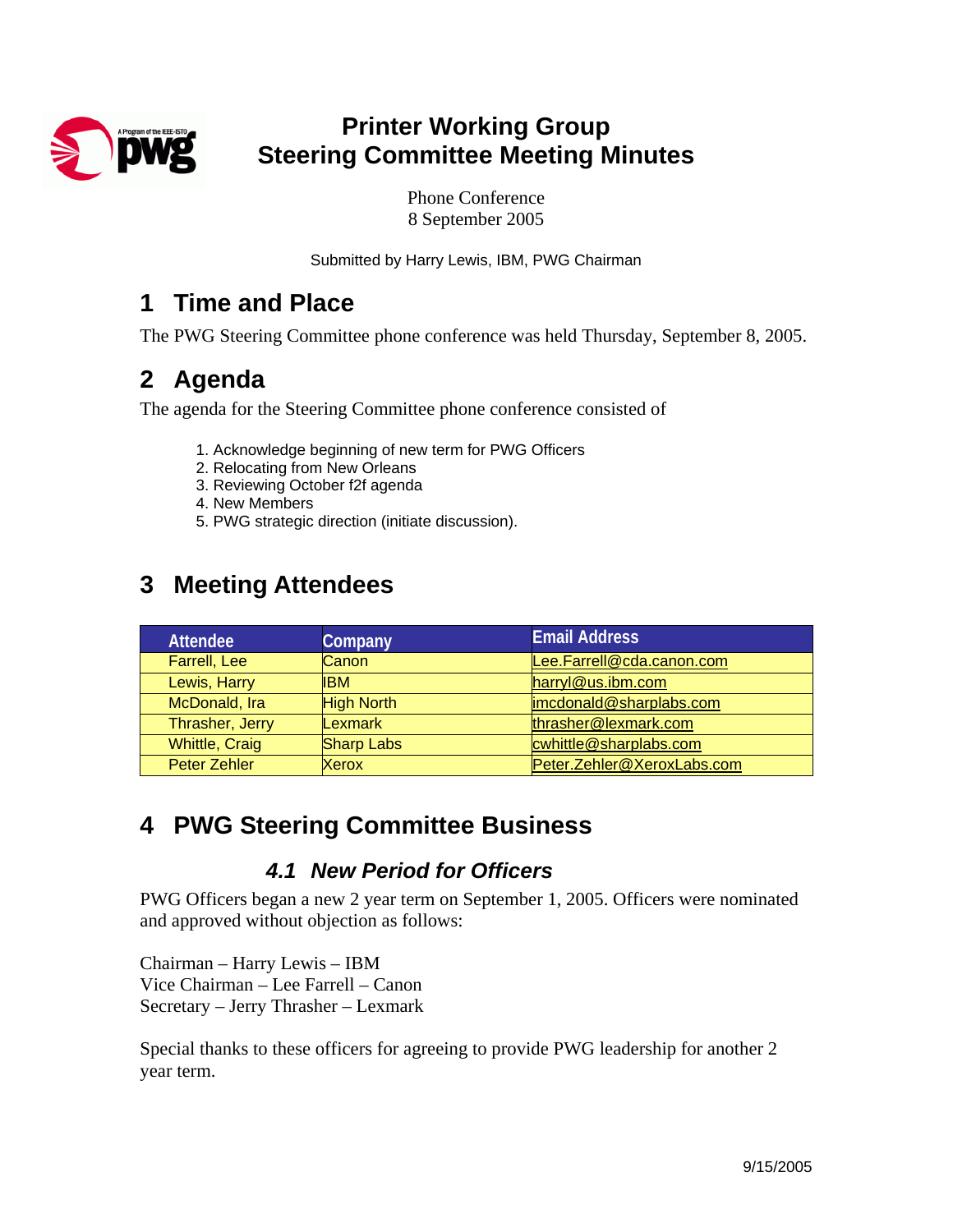

#### *4.2 Relocating the October face to face*

The next PWG and P2600 face to face (combined) meeting was scheduled for New Orleans the week of October 24-28. Due to a hurricane the meeting must be relocated.

Harry has contacted the ISTO requesting relocation to a central, easy to get to location. As a fall-back, should big-city, big-airport accommodations not materialize in time or in budget, we have secured meeting space for the week at ISTO HQ in Piscataway, NJ. final preparations and logistics for the New Orleans meeting.

#### *4.3 October Agenda*

We reiterated the previously agreed to agenda.

- Wednesday morning
	- PWG Plenary
- Wednesday afternoon
	- Port Mon MIB
- Thursday Morning
	- DMTF CIM
- Thursday Afternoon – WIMS Protocol
- Friday morning
	- Proj/Display Mgt

It was noted that, unexpectedly, our PWG face to face conflicts with some Microsoft Interop Event. Pete Zehler will not be able to make the PWG meeting. No one else on the Steering Committee indicated any conflict in attending.

#### *4.4 New Members*

The Steering Committee acknowledges new members 366 Software and MPI Tech

#### *4.5 Future Direction*

The PWG anticipates expanding our role with other organizations such as DMTF, PODi, CIP4 and others as appropriate. We need to spend some time as a Steering Committee defining our role and our approach. Some feel the PWG should do more to encourage interoperability of our own standards specifications. Some feel we should do more to "market" our standards accomplishments. Another likely future direction is to continue to expand our scope and modeling activities into Imaging Systems rather than focus entirely on Printers.

# **5 Next Meeting**

PWG SC meetings are scheduled bi-weekly.